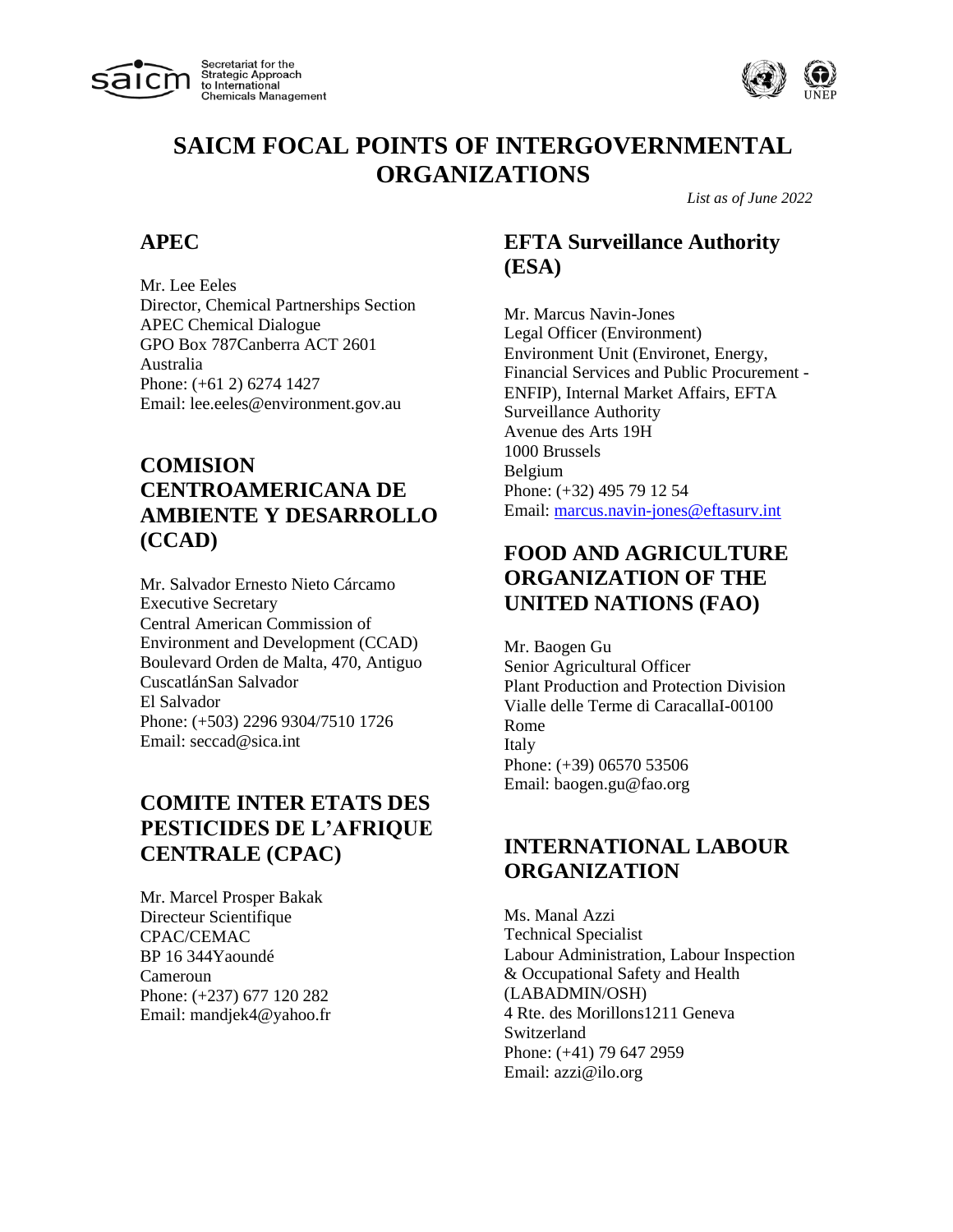



*List as of June 2022*

## **INTER-ORGANIZATION PROGRAMME FOR THE SOUND MANAGEMENT OF CHEMICALS (IOMC)**

Mr. Jonathan Krueger IOMC Secretariat c/o WHO Department of Public Health and Environment 20 Avenue AppiaCH-1211 Geneva 27 Switzerland Phone: (+41) 79 787 7178 Email: kruegerj@who.int

### **OFFICE OF THE UNITED NATIONS HIGH COMMISSIONER FOR HUMAN RIGHTS (OHCHR)**

Mr. Soo-Young Hwang Human Rights Officer Sustainable Human Development Section/Special Procedures Branch 52 rue des Paquis, Palais WilsonCH-1211 Geneva 10 Switzerland Phone: (+41) 22 917 9325 Email: shwang@ohchr.org

### **ORGANISATION FOR ECONOMIC CO-OPERATION AND DEVELOPMENT (OECD)**

Mr. Bob Diderich Head of Division ENV/EHS 2, rue André Pascal75775 Paris CEDEX 16 France Phone: (+33) 1 4524 14 85 Email: bob.diderich@oecd.org

#### **OZONE SECRETARIAT**

Ms. Sophia Mylona Senior Environmental Affairs officer Ozone Secretariat P.O. Box 30552-00100Nairobi Kenya Phone: (+254) 20 7623430 Email: sophia.mylona@un.org

#### **SECRETARIAT OF THE BASEL, ROTTERDAM AND STOCKHOLM CONVENTIONS**

Ms. María Cristina Cárdenas-Fischer Senior Policy and Strategy Advisor Office of the Executive Secretary Secretariat of the Basel, Rotterdam and Stockholm Conventions International Environment House 1, 11-15 Chemin des AnémonesCH-1219 Châtelaine, Geneva Switzerland Phone: (+41) 22 917 86 35 Email: maria-cristina.cardenas@un.org

#### **UNITED NATIONS DEVELOPMENT PROGRAMME (UNDP)**

Mr. Xiaofang Zhou **Director** Montreal Protocol Unit/ Chemicals, Sustainable Development Cluster, Bureau for Policy and Programme Support 304 East 45th Street, FF 970, New YorkNew York United State Phone: (+1 212) 906 5782 Email: xiaofang.zhou@undp.org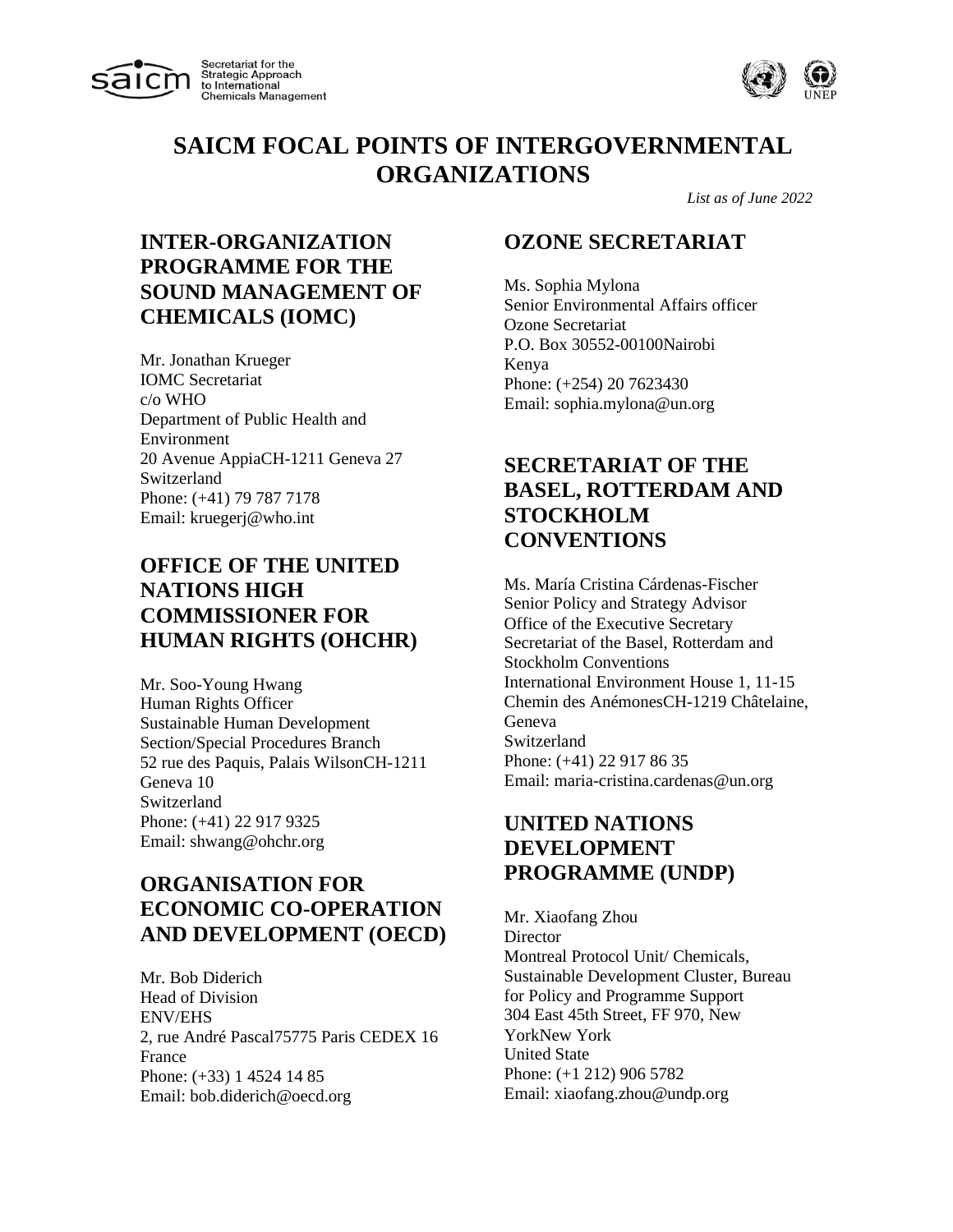



*List as of June 2022*

#### **UNITED NATIONS ECONOMIC COMMISSION FOR EUROPE (UNECE)**

Mr. Kristof Doucot Environmental Affairs Officer Transport of Dangerous Goods Palais des Nations, 8-14 Avenue de la Paix1211 Geneva Switzerland Phone: (+41) 22-917 1390 Email: kristof.doucot@unece.org

#### **UNITED NATIONS ECONOMIC COMMISSION FOR EUROPE (UNECE)**

Ms. Rosa Garcia Couto Secretary of the GHS Sub-Committee Road Safety Management and Dangerous Goods Section Palais des Nations, 8-14 Avenue de la Paix1211 Geneva Switzerland Phone: (+41) 22 917 24 35 Email: rosa.garciacouto@un.org

#### **UNITED NATIONS ENVIRONMENT PROGRAMME (UNEP)**

Ms. Jacqueline Alvarez Head of Science and Knowledge Chemicals and Health Branch, Economy Division International Environment House 1, 11-13 Chemin des AnémonesCH-1219 Châtelaine, Geneva Switzerland Phone: (+41) 22 917 8350 Email: jacqueline.alvarez@un.org

### **UNITED NATIONS INDUSTRIAL DEVELOPMENT ORGANIZATION (UNIDO)**

MS. Gabriela Eigenmann Industrial Development Officer Department of Environment Vienna International Center1400 Vienna Austria Phone: (+43) 1 26026 3886 Email: g.eigenmann@unido.org

## **UNITED NATIONS INSTITUTE FOR TRAINING AND RESEARCH (UNITAR)**

Mr. Jorge Correa Ocana Programme Manager Chemicals and Waste Management Programme (CWM) 7 bis, Avenue de la PaixCH-1211 Geneva 10 Switzerland Phone: (+41 22) 917 8166 Email: jorge.ocana@unitar.org

# **WORLD BANK**

Mr Ernesto Sanchez-Triana Global Lead for Environmental Health and Pollution Management Environment and Natural Resources 1818 H Street NWWashington DC 20433 United States of America Phone: (+1) 202 473 6952 Email: esancheztriana@worldbank.org